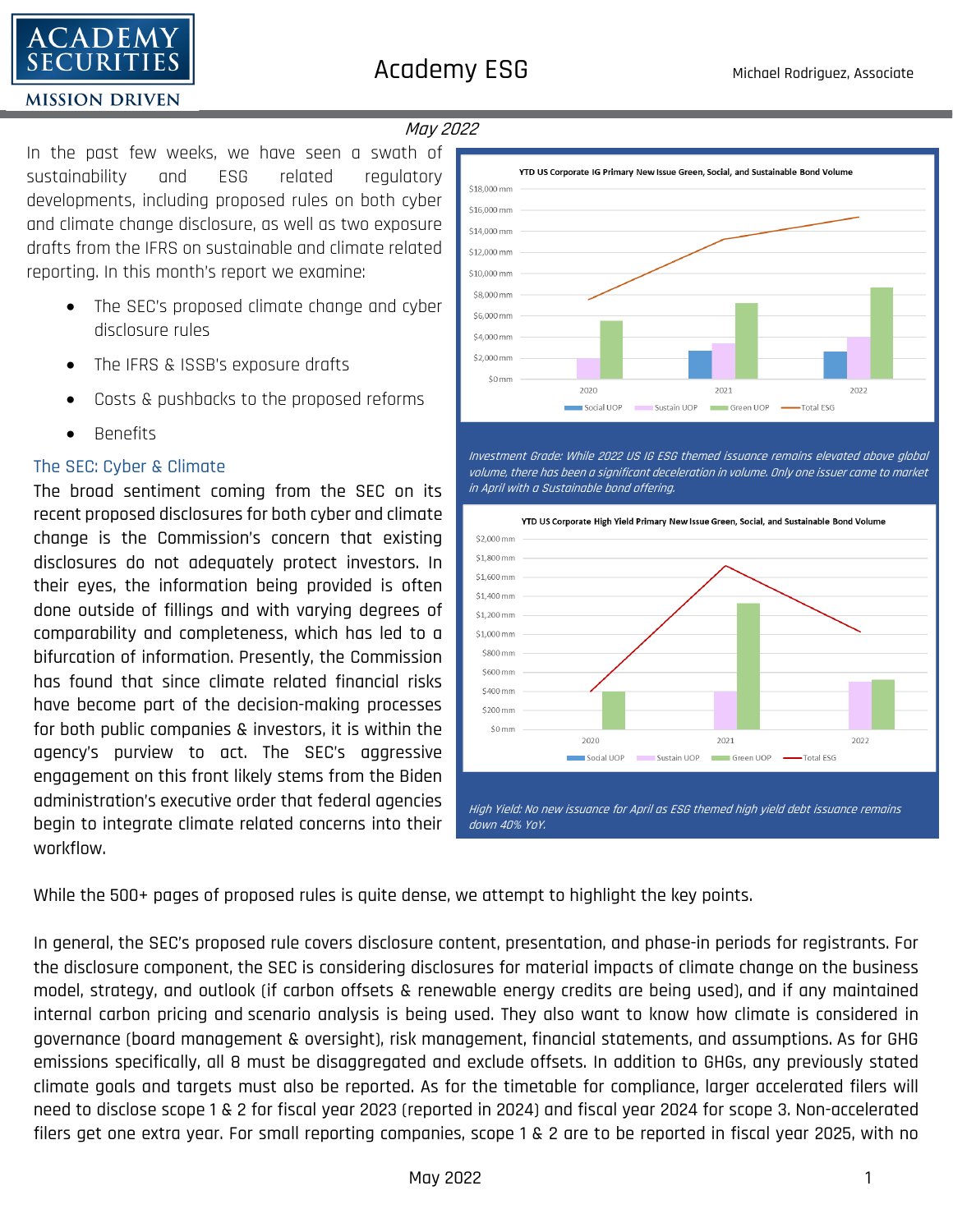

#### May 2022

scope-3 reporting required. Both TCFD and GHG Protocols were the primary sources referenced, setting them up as a more globally accepted standard.

The other recent disclosure development is applied to cyber security. Similar to climate change, the SEC, has taken notice of the cyber breaches discussed in the media, but not consistently reported in financial disclosures by registrants. The Commission is now looking to propose a new reporting standard that builds off its 2018 interpretive release and 2011 staff guidance. Currently, the SEC is proposing to amend reporting so that material cyber incidents or breaches are reported on form 8-K 4-days after the breach is found to be material, and is introducing a new item (106) to Reg S-K that would amend forms 10-Q and 10-K to more clearly communicate registrants policies on cyber security risks, management's role in the process, board expertise, and updates on previously reported incidents (among other changes). All these cyber disclosures will also be presented in the XBRL format, and be required of registrants including BDCs and Foreign Private Issuers. As it relates to the 8-K and cyber breaches, they are looking at disclosures that would briefly communicate when the incident was discovered, the nature & scope of the incident (and if ongoing), and if any data was stolen, accessed, or used.

## IFRS & ISSB

In addition to the SEC's proposed rules, the International Sustainability Standards Board, which was set up by The Trustees of International Financial Reporting Standards Board, released its two disclosure exposure drafts for both climate change and sustainability. The goal and focus for the ISSB and IFRS is to make sure that all information and inputs needed to accurately assess enterprise value are reported, including both financial statements and sustainability related disclosures.

The sustainability related disclosure draft is focused on material sustainability issues, and these could be climate related, governance (i.e., cyber), or social (i.e., health & human safety). They are suggesting disclosure on all related sustainability risks and opportunities as it relates to a said corporation's governance, strategy, risk management, metrics, and targets. The information provided also needs to be presented in such a way that it highlights connections between sustainability risk/opportunities. The other exposure draft document zeros in on climate disclosure, and like the ISSB's Sustainability Exposure Draft, is focused on governance, strategy, risk management, metrics, and targets. Unlike the SEC's disclosure, materiality is a key component to ISSB who primarily sources SASB/VRF and CDSB, as opposed to TCFD and GHG protocol.

## Costs & Pushback

Compliance will come with a cost. For those with TCFD in place, the SEC's estimates the annual cost of compliance is around \$100k-\$500k, sometimes more. One large cap energy company reviewed by the SEC spent \$1.35mm in external advisory services for sustainability and climate disclosures. It will also impact burden hours, increasing them by 3,000+hrs. There could also be indirect costs, like litigation, and the possible disclosure of proprietary information. It is also likely that this will add to portfolio costs as asset managers will have to hire and put in place policies for investing around these metrics.

These developments haven't been without their fair share of pushback. Internally, within the SEC, Commissioner Hester Pierce has stated that the SEC is not the "Securities and Environment Commission." The US Senate is also looking at the SEC's recent proposals. States too are pushing back! In Minnesota, the "Stop Environmental Social Governance and Social Credit Score Discrimination Act" has been introduced. ALEC has also drafted a legislation